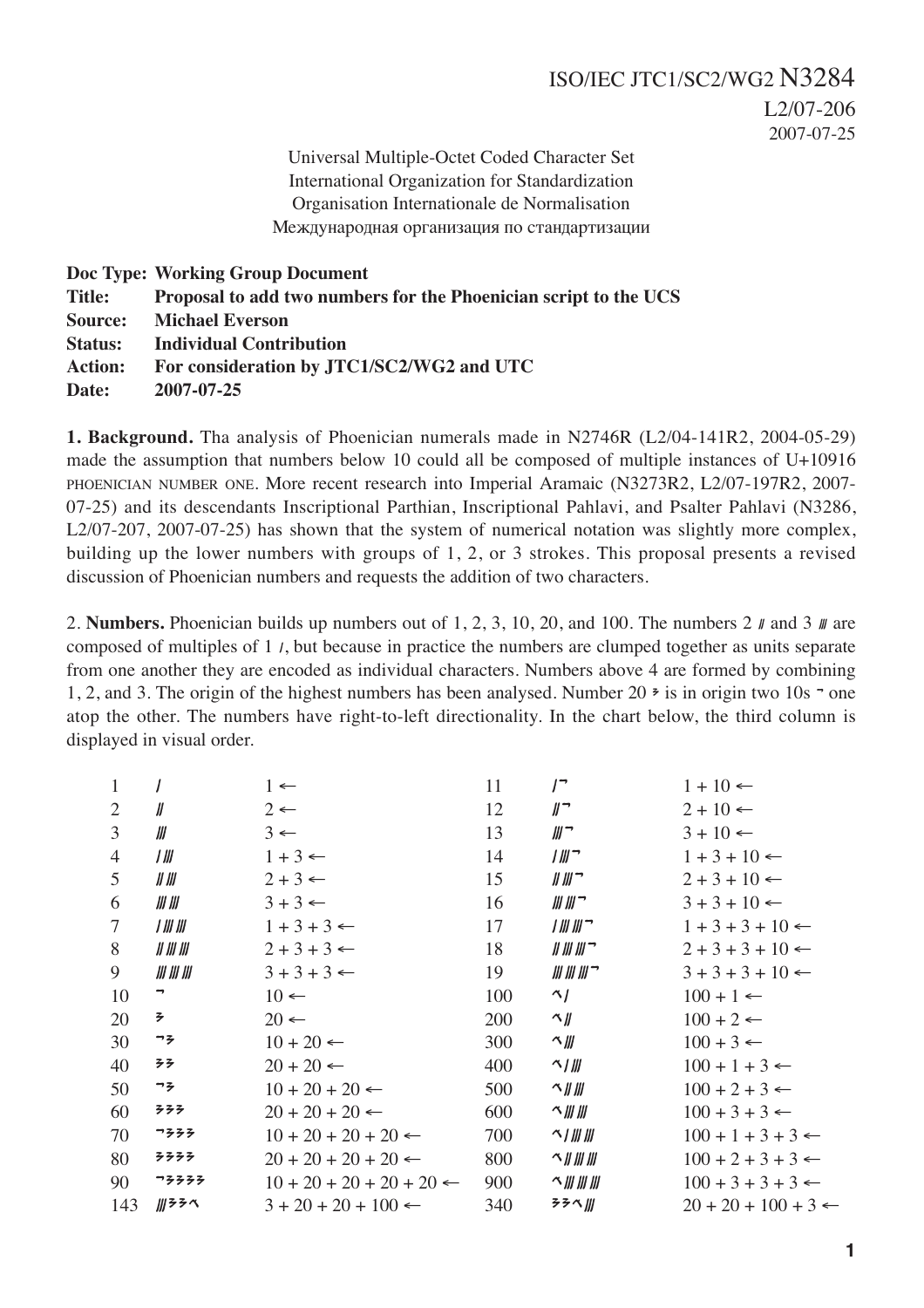## **3. Bibliography**

Faulmann, Carl. 1990 (1880). *Das Buch der Schrift.* Frankfurt am Main: Eichborn. ISBN 3-8218-1720-8 Ifrah, Georges. 2000. *The universal history of numbers. Volume 1:¨The world's first number-systems.*

*Volume 2: The modern number-system.* Translated from the French by David Bellos, E. F. Harding. Sophie Wood, and Ian Monk. London: Harvill Press. ISBN 1-86046-790-3, ISBN 1-86046-791-1

Imprimerie Nationale. 1990. *Les caractères de l'Imprimerie Nationale*. Paris: Imprimerie Nationale Éditions. ISBN 2-11-081085-8

van den Branden, Albartus. 1969. *Grammaire phénicienne* (Bibliothèque de l'Université Saint-Esprit Kaslik-Liban; 2), Beyrouth: Librairie du Liban.

### **Unicode Character Properties**

 $1091A;$ PHOENICIAN NUMBER TWO;No;0;R;;;;2;N;;;;; 1091B; PHOENICIAN NUMBER THREE; No; 0; R;;;;;3;N;;;;;

# Figures

| Phönikische Zeichen                                                                  | Phönikische Zahlen                                    | Wert |
|--------------------------------------------------------------------------------------|-------------------------------------------------------|------|
| <b>そやキキキトキ</b>                                                                       | $\mathsf{I}\setminus$                                 | 1    |
| 99                                                                                   | H                                                     | 2    |
| $\Lambda$ 1                                                                          | $\mathbf{1}$                                          | 3    |
| $A$ $A$ $A$ $A$                                                                      | <b>IIII \III</b>                                      | 4    |
| ㅋヨㅋㅋョㅋ引=)イ                                                                           | $  $ $  $                                             | 5    |
| <b>Y 4 7 7</b>                                                                       | $III$ $III$                                           | 6    |
| $\texttt{I} \sim \texttt{\textbackslash} \texttt{7}$ z z z $\texttt{\textbackslash}$ | FIN HE NIH IH                                         | 7    |
| <b>AAMMBHH</b>                                                                       | $H$ $H$ $H$                                           | 8    |
| $\circledast\circledast\circledast\circledast\circledast$                            | <b>HI III III</b>                                     | 9    |
| $\gamma$ $\pi$ $\gamma$ $\gamma$ $\kappa$ $\rightarrow$ $\mu$                        | σ つ                                                   | 10   |
| 4444471                                                                              |                                                       | 11   |
| 4L                                                                                   | $0 = \pm z \overline{z}$                              | 20   |
| m 4 4 4 4 4 5                                                                        | $H N$ $\mathcal{N}$ $\Lambda$ $\mathcal{M}$           | 21   |
| 44                                                                                   | $ 0  =  N $                                           |      |
| 〒るひ ツキンイ                                                                             | $\bigcap_{n=0}^{\infty}$ - = $\bigcap_{n=0}^{\infty}$ | 30   |
| $C \cup \Diamond \Box$ 4 .                                                           | $==$ HH NN                                            | 40   |
| クイノ                                                                                  | <b>フHHH つろろろ</b>                                      | 70   |
| $P$ $H$ $P$ $M$ $P$                                                                  | HHHH NNNN                                             | 80   |
| Q Q Q P Q & + + + b                                                                  | 101 门 川 日                                             | 100  |
| A99                                                                                  | べい ど                                                  |      |
| wwv4444444w                                                                          | $ 1 $ $2$ "                                           | 200  |
| <b>ナ×トヤトケ</b>                                                                        | °                                                     | 300  |

Figure 1. Sample from Faulmann 1880 showing glyph variants for Phoenician letters and numbers.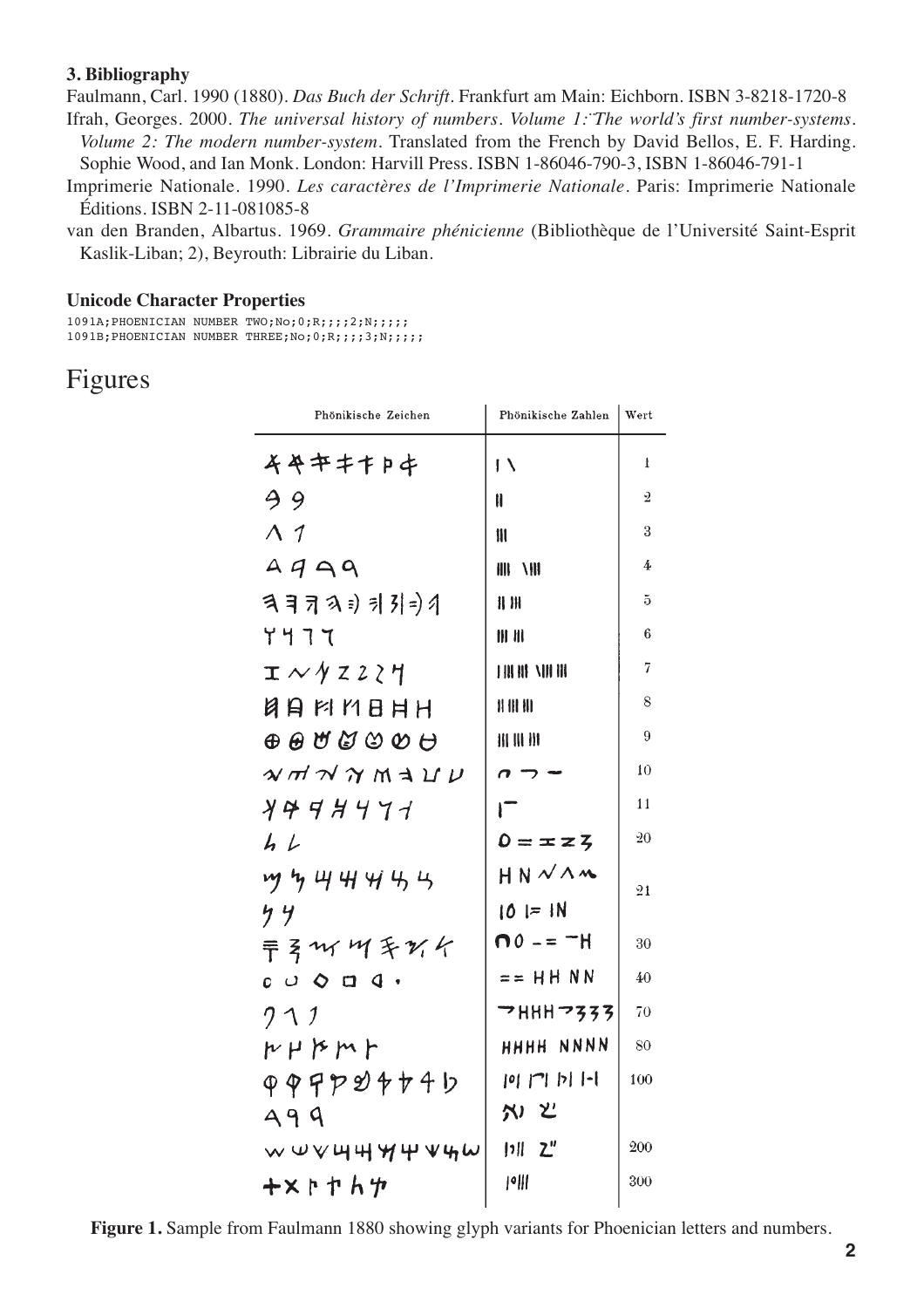**EXAMPLE THE REAL PROPERTY AND SUMMER SUMMER SUMMER SUMMER SUMMER SUMMER SUMMER SUMMER SUMMER SUMMER** Etagwy swati why ysy yhwysy ysy yg myhi swat  $11''$  19 MATHY 17 +49 1/2 H+ 11 4/4+ 479+7 ygga migyngs azats zatzynt za yśn

corps 18 Trois inscriptions de Larnaca **Figure 2.** Sample from Imprimerie Nationale 1990:161.

#### $5 - Les$  sigles

- 133 Le phénicien connaît aussi un système de signes conventionnels pour désigner les nombres. Leur emploi n'est pas constant.
- a Les unités sont exprimées par un trait vertical qu'on trace en groupe de trois à l'intérieur de la dizaine. Ainsi :

$$
1 = /
$$
;  $2 = //$ ;  $3 = ///$ ;  $4 = ///$ ;  $6 = ///$  // etc

- $b -$  Le nombre de 10 est rendu par le signe  $\rightarrow$  ou  $\rightarrow$ , auquel on ajoute le sigle d'unité pour exprimer les nombres 11 à 19. Ainsi:
- $11 = \frac{1}{3}$ ,  $\frac{1}{3} = \frac{1}{3}$  etc.
- c Le nombre 20 est exprimé par un des signes suivants:  $\rightarrow$  ; = ;  $\overline{z}$ ;  $\overline{z}$ ; Les unités s'ajoutent pour rendre les nombres 21 à 29. Ainsi :
- $21 = 7m$ ;  $22 = 17 = 124$  = 11/2 detc.
- d Les sigles pour 10 et 20 servent à former les nombres 30 à 90. Ainsi:

 $30 = 30$ ;  $31 = 50$  ;  $40 = 30$  ;  $50 = 300$ ;  $60 = 333$  etc.

e - Le nombre 100 est indiqué par un des signes suivants :  $4 - \frac{\cancel{2}}{4} - \frac{\cancel{1}}{4}$  $101 - P1 - 1.1$ . Pour former les nombres 101 à 199 se sert des sigles pour 10,20 et les unités. Ainsi:

143 = 11177  $\chi$ , etc. Par contre, les centaines sont indiquées par le signe pour cent précédé du signe de l'unité. Ainsi 340 = 27 Al III,  $c-a$ -d 3x100 +20 +20.

 $f -$  Rarement l'ordre des sigles est renversé. Voir p.ex. 140 exprimé par 47  $\overline{M}$  dans CIS.87,ph).

**Figure 3.** Table of Phoenician numbers from van den Branden 1969.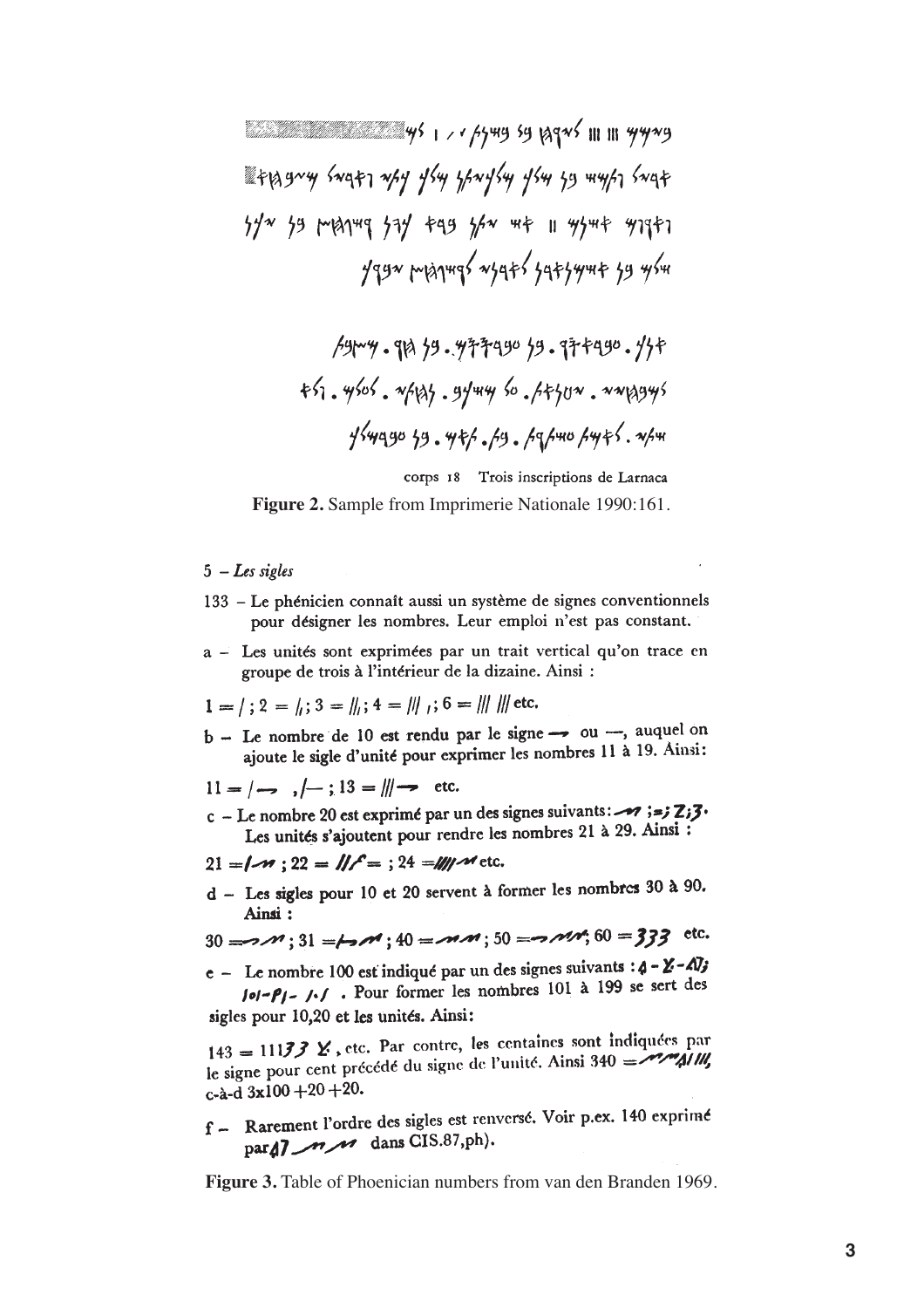| KHATRA      |             |   | NABATAEA                                  |                                             | PALMYRA      |        | PHOENICIA         |             |         |         |                      |
|-------------|-------------|---|-------------------------------------------|---------------------------------------------|--------------|--------|-------------------|-------------|---------|---------|----------------------|
| UNITS       |             |   | UNITS                                     |                                             | <b>UNITS</b> |        | UNITS             |             |         |         |                      |
| а<br>>      | Ш           | ı | b<br>5                                    | а<br>$\mathcal{X}_{\text{U}}$ $\mathcal{W}$ | 7            | a<br>У | IIII              | ı           | U 10    | l III   | 1                    |
| 5           | 4           | 1 | 5                                         |                                             | 1            | 5      | 4                 | 1           | 5       |         | 1                    |
| HH ><br>9   |             |   | ⇒دس<br><sub>™</sub> \\ <i>\\\\\\</i><br>9 |                                             | עונ<br>9     |        | <b>HI 111 111</b> |             |         |         |                      |
|             | <b>TENS</b> |   |                                           | <b>TENS</b>                                 |              | TENS   |                   | <b>TENS</b> |         |         |                      |
| ! d         | C           | b | f                                         | d<br>$\mathfrak{c}$<br>e                    |              | ¢<br>e | b<br>d            |             | c.<br>f | b<br>e. | $\overline{a}$<br>đ. |
| TWENTY      |             |   | TWENTY                                    |                                             | TWENTY       |        | TWENTY            |             |         |         |                      |
| h<br>g<br>₹ | f<br>S      | e | i<br>ъ                                    | h.<br>g                                     |              | h<br>3 | g                 |             |         | h       |                      |
|             |             |   | 9                                         | k.<br>3                                     | з            | k      | j                 |             |         | k.      |                      |

**Figure 4.** Sample from Ifrah 1998 showing the Phoenician numbers ONE. TWO, THREE, TEN, and TWENTY. The examples here and in Figure 5 are from a variety of sources in the *Corpus Insciptionum Semiticarum*.



FIG. 18.6. Origin and development of the figure 100. All these signs derive from placing two variants of the sign for 10 one above the other. This multiplicative combination has a kind of additional superscript to avoid confusing it with the sign for 20, and produced widely different graphical representations of the number 100.

| KHATRA                                             | NABATAEA              | PALMYRA        | PHOENICIA                                            |                                  |  |  |
|----------------------------------------------------|-----------------------|----------------|------------------------------------------------------|----------------------------------|--|--|
| k<br>ٰ لِگ                                         | 9 I                   |                | $\mathbf n$<br>$\boldsymbol{\gamma}$<br>$\mathbf{L}$ | m                                |  |  |
| $100 \times 1$<br>$100 \times 1$<br>$100 \times 1$ | $100 \times 1$        | $100 \times 1$ | $100 \times 1$<br>$100 \times 1$                     | $100 \times 1$                   |  |  |
| k<br>ŕW                                            | m<br>9∥               | IJ             | $\mathbb{N}^{\mathbb{N}}$                            | ₹"                               |  |  |
| $100 \times 2$                                     | $100 \times 2$        | $100 \times 2$ | $100 \times 2$                                       | $100 \times 2$                   |  |  |
| j<br>11 I                                          | n<br>$\boldsymbol{m}$ | 3111           | <b>ANII</b>                                          | $\approx$ 000                    |  |  |
| $100 \times 3$                                     | $100 \times 3$        | $100 \times 3$ | $100 \times 3$                                       | $100 \times 3$                   |  |  |
| ł<br><b>IIII</b>                                   |                       | m<br>n ett f   | パ川                                                   | $\mathcal{R}^{\prime\text{000}}$ |  |  |
| $100 \times 4$                                     | $100 \times 4$        | $100 \times 4$ | $100 \times 4$                                       | $100 \times 4$                   |  |  |

F1G. 18.7. Semitic representations of the number 100. Attested examples are given in solid lines; reconstructed examples in outline. For sources, see list of references in Fig. 18.2 and 18.5.

**Figure 5.** Sample from Ifrah 1998 showing the Phoenician number ONE HUNDRED.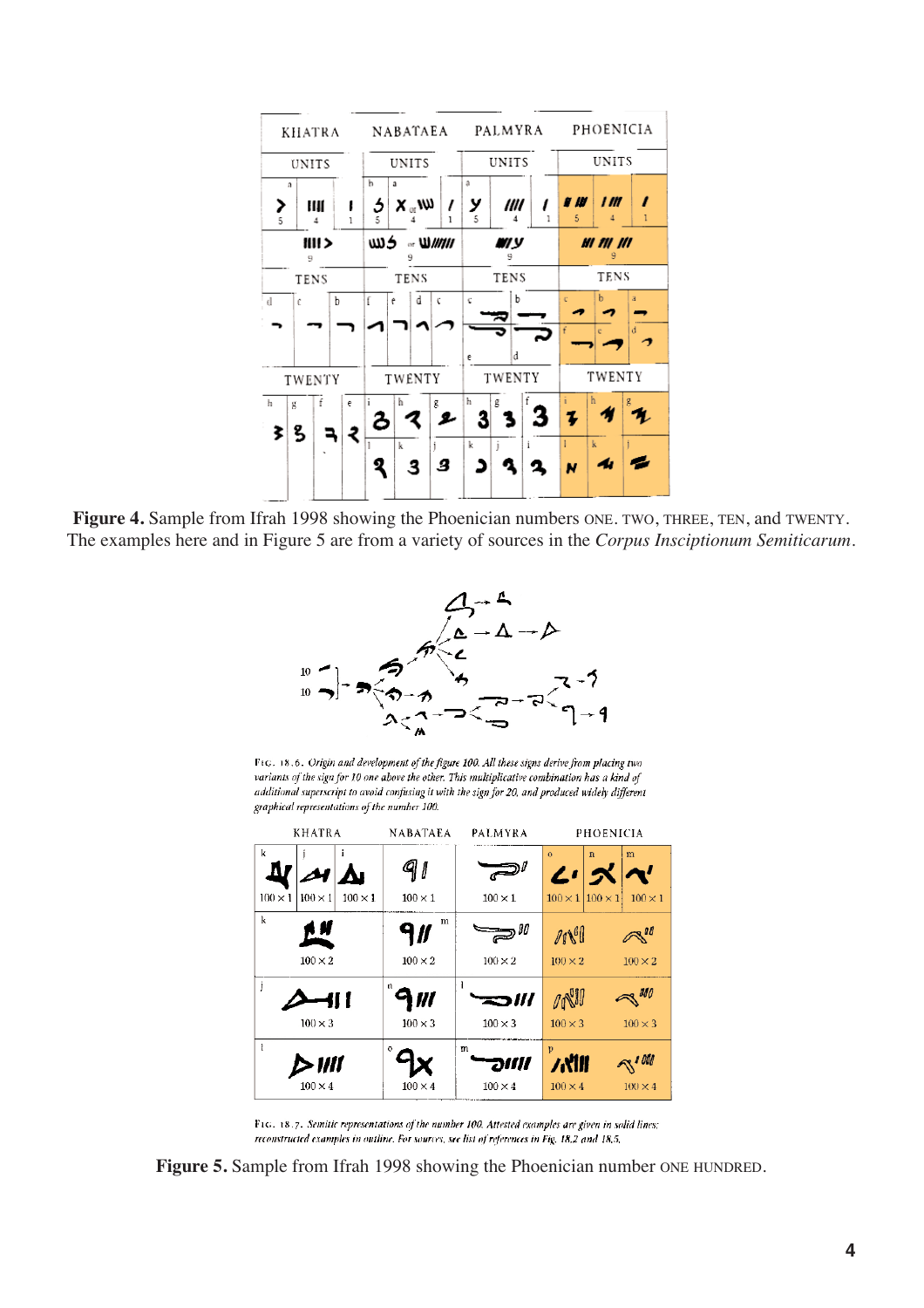## **Row 109: PHOENICIAN**

|                | 1090                     | 1091                | hex                                    | Name                                                                                                                                                                                    |
|----------------|--------------------------|---------------------|----------------------------------------|-----------------------------------------------------------------------------------------------------------------------------------------------------------------------------------------|
| 0              | X                        | 7                   | 00<br>01<br>02<br>03<br>04<br>05       | PHOENICIAN LETTER ALF<br>PHOENICIAN LETTER BET<br>PHOENICIAN LETTER GAML<br>PHOENICIAN LETTER DELT<br>PHOENICIAN LETTER HE<br>PHOENICIAN LETTER WAU                                     |
| 1              | 4                        |                     | 06<br>07<br>08<br>09<br>0A<br>0B<br>0C | PHOENICIAN LETTER ZAI<br>PHOENICIAN LETTER HET<br>PHOENICIAN LETTER TET<br>PHOENICIAN LETTER YOD<br>PHOENICIAN LETTER KAF<br>PHOENICIAN LETTER LAMD<br>PHOENICIAN LETTER MEM            |
| 2              |                          |                     | 0D<br>0E<br>0F<br>10<br>11<br>12       | PHOENICIAN LETTER NUN<br>PHOENICIAN LETTER SEMK<br>PHOENICIAN LETTER AIN<br>PHOENICIAN LETTER PE<br>PHOENICIAN LETTER SADE<br>PHOENICIAN LETTER QOF                                     |
| 3              | А                        |                     | 13<br>14<br>15<br>16<br>17             | PHOENICIAN LETTER ROSH<br>PHOENICIAN LETTER SHIN<br>PHOENICIAN LETTER TAU<br>PHOENICIAN NUMBER ONE<br>PHOENICIAN NUMBER TEN                                                             |
| 4              |                          | w                   | 18<br>19<br>1A<br>1B<br>1C<br>1D       | PHOENICIAN NUMBER TWENTY<br>PHOENICIAN NUMBER ONE HUNDRED<br>PHOENICIAN NUMBER TWO<br>PHOENICIAN NUMBER THREE<br>(This position shall not be used)<br>(This position shall not be used) |
| 5              |                          |                     | 1E<br>1F                               | (This position shall not be used)<br>PHOENICIAN WORD SEPARATOR                                                                                                                          |
| 6              |                          |                     |                                        |                                                                                                                                                                                         |
| $\overline{7}$ |                          |                     |                                        |                                                                                                                                                                                         |
| 8              | $\theta$                 | そ                   |                                        |                                                                                                                                                                                         |
| 9              | $\boldsymbol{\pi}$       | Κ                   |                                        |                                                                                                                                                                                         |
| $\mathsf A$    | $\mathcal I$             | $\pmb{\mathit{  }}$ |                                        |                                                                                                                                                                                         |
| $\sf B$        | $\zeta$                  | $J\!J\!J$           |                                        |                                                                                                                                                                                         |
| $\mathsf C$    | 4                        |                     |                                        |                                                                                                                                                                                         |
| $\mathsf D$    | $\frac{1}{2}$            |                     |                                        |                                                                                                                                                                                         |
| E              | $\boldsymbol{\varkappa}$ |                     |                                        |                                                                                                                                                                                         |
| $\mathsf F$    | $\bullet$                |                     |                                        |                                                                                                                                                                                         |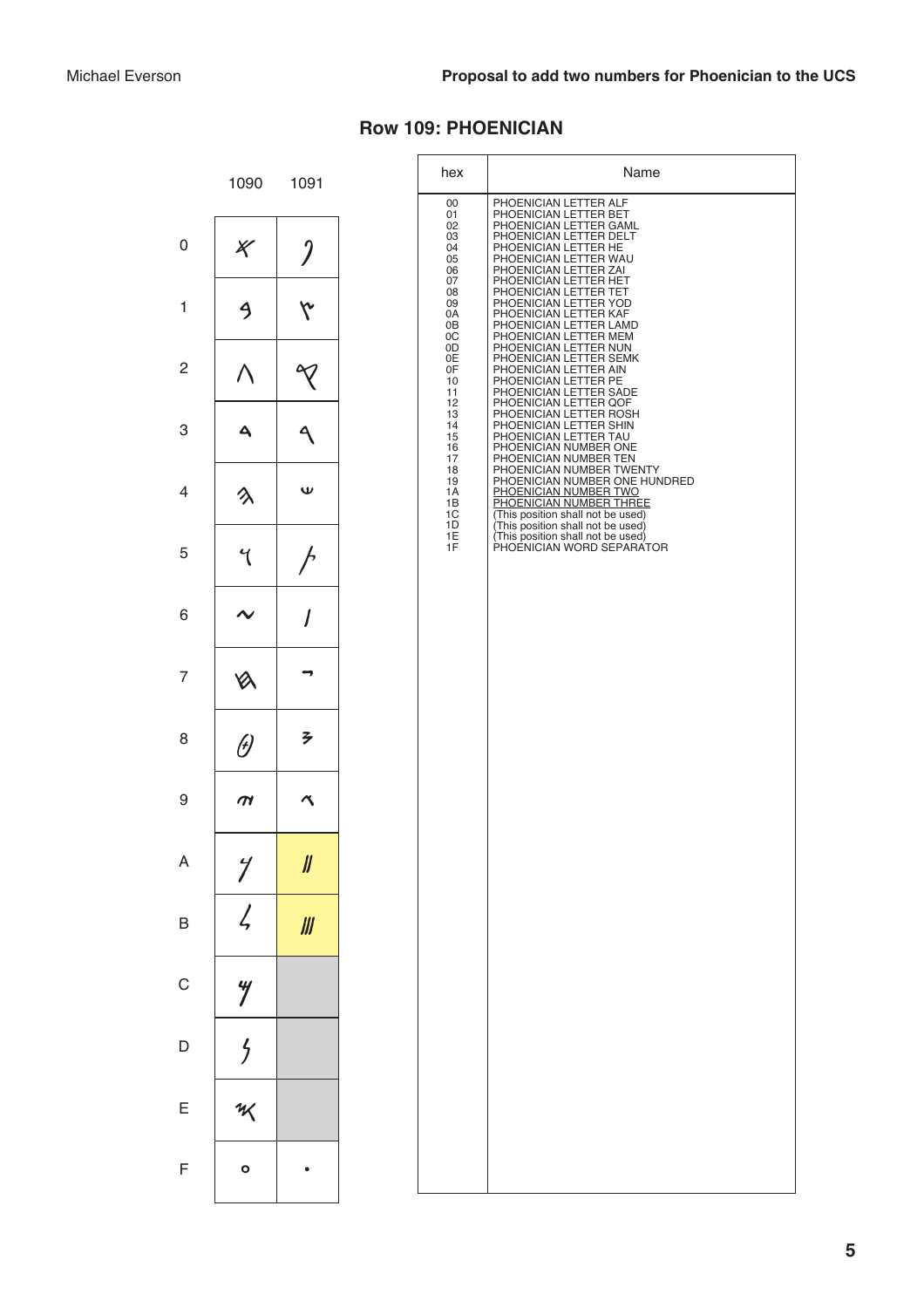## **A. Administrative**

#### 1. Title

**Proposal to add two numbers for Phoenician to the the UCS**.

- Requester's name
- **Michael Everson**

3. Requester type (Member body/Liaison/Individual contribution)

**Individual contribution.**

4. Submission date

#### **2007-07-25**

5. Requester's reference (if applicable) 6. Choose one of the following:

6a. This is a complete proposal

**Yes.**

6b. More information will be provided later **No.**

## **B. Technical – General**

1. Choose one of the following:

1a. This proposal is for a new script (set of characters)

#### **No.**

1b. Proposed name of script

1c. The proposal is for addition of character(s) to an existing block

#### **Yes.**

1d. Name of the existing block

### **Phoenician.**

2. Number of characters in proposal

#### **2.**

3. Proposed category (A-Contemporary; B.1-Specialized (small collection); B.2-Specialized (large collection); C-Major extinct; D-Attested extinct; E-Minor extinct; F-Archaic Hieroglyphic or Ideographic; G-Obscure or questionable usage symbols)

## **Category C.**

4a. Is a repertoire including character names provided?

**Yes.**

4b. If YES, are the names in accordance with the "character naming guidelines" in Annex L of P&P document?

**Yes.**

4c. Are the character shapes attached in a legible form suitable for review?

**Yes.**

5a. Who will provide the appropriate computerized font (ordered preference: True Type, or PostScript format) for publishing the standard? **Michael Everson.**

5b. If available now, identify source(s) for the font (include address, e-mail, ftp-site, etc.) and indicate the tools used:

## **Michael Everson, Fontographer.**

6a. Are references (to other character sets, dictionaries, descriptive texts etc.) provided?

**Yes.**

6b. Are published examples of use (such as samples from newspapers, magazines, or other sources) of proposed characters attached? **Yes.**

7. Does the proposal address other aspects of character data processing (if applicable) such as input, presentation, sorting, searching, indexing, transliteration etc. (if yes please enclose information)?

**Yes.**

8. Submitters are invited to provide any additional information about Properties of the proposed Character(s) or Script that will assist in correct understanding of and correct linguistic processing of the proposed character(s) or script. Examples of such properties are: Casing information, Numeric information, Currency information, Display behaviour information such as line breaks, widths etc., Combining behaviour, Spacing behaviour, Directional behaviour, Default Collation behaviour, relevance in Mark Up contexts, Compatibility equivalence and other Unicode normalization related information. See the Unicode standard at http://www.unicode.org for such information on other scripts. Also see Unicode Character Database http://www.unicode.org/Public/UNIDATA/UnicodeCharacterDatabase.html and associated Unicode Technical Reports for information needed for consideration by the Unicode Technical Committee for inclusion in the Unicode Standard.

## **See above.**

## **C. Technical – Justification**

1. Has this proposal for addition of character(s) been submitted before? If YES, explain.

## **No.**

2a. Has contact been made to members of the user community (for example: National Body, user groups of the script or characters, other experts, etc.)?

## **No.**

2b. If YES, with whom?

2c. If YES, available relevant documents

3. Information on the user community for the proposed characters (for example: size, demographics, information technology use, or publishing use) is included?

#### **Semiticists and other scholars.**